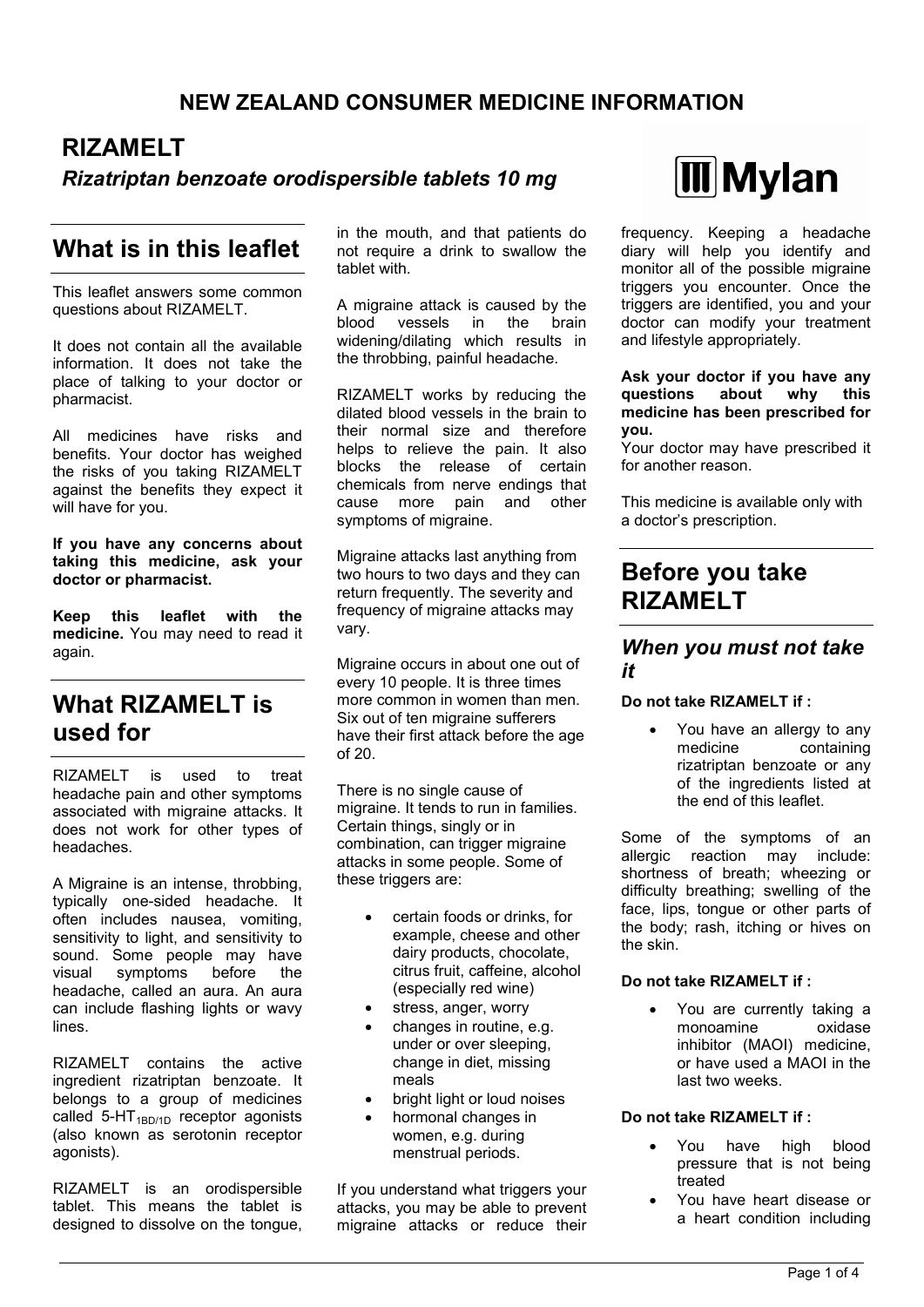angina or have had a previous heart attack

- You have had a stroke or transient ischaemic attack (TIA)
- You have peripheral vascular disease, including (but not limited to) ischaemic bowel disease.

Ask your doctor if you are unsure if you have or have had any of the above medical conditions.

**Do not take this medicine if you are pregnant** unless you discuss the risks and benefits with your doctor first. It has not been adequately studied for use in pregnancy.

#### **Do not breast-feed if you are taking this medicine.**

It is not known whether rizatriptan, the active ingredient in RIZAMELT passes into breast milk.

**Do not give this medicine to children under the age of 18 years.**

Safety and effectiveness of RIZAMELT in children under 18 years have not been established.

#### **Do not take this medicine after the expiry date printed on the pack or if the packaging is torn or shows signs of tampering.**

If it has expired or is damaged, return it to your pharmacist for disposal.

**If you are not sure whether you should start taking this medicine, talk to your doctor.**

### *Before you start to take it*

**Tell your doctor if:**

- You have allergies to any other medicines, foods, preservatives or dyes
- Your headache is more severe than your "usual" migraine, or it behaves differently
- You have basilar migraines or hemiplegic migraines
- You have any other medical conditions.

#### **Tell your doctor if you have or have had any of the following medical conditions:**

- High blood pressure
- Diabetes
- Smoking
- A high cholesterol level
- A family history of heart disease.

**Tell your doctor if you suffer from Phenylketonuria** (PKU) as RIZAMELT contains phenylalanine which is a component of aspartame.

**Tell your doctor if you are pregnant or plan to become pregnant or are breast-feeding.** Your doctor can discuss with you the risks and benefits involved.

**If you have not told your doctor about any of the above, tell him/her before you start taking RIZAMELT.**

## *Taking other medicines*

**Tell your doctor or pharmacist if you are taking any other medicines, including any that you get without a prescription from your pharmacy, supermarket or health food shop.**

Some medicines should NOT be taken with RIZAMELT. These include:

- Monoamine oxidase inhibitors (MAOIs) for depression such as moclobemide, phenelzine tranylcypromine and pargyline
- Sumatriptan, a similar medicine which is also used to treat migraine.

Some medicines and RIZAMELT may interfere with each other. These include:

- Propanolol, a medicine used to treat high blood pressure
- Ergotamine, another type of medicine used to treat migraine
- Methysergide, a medicine used to treat migraine
- Sertraline. paroxetine. citalopram, escitalopram or fluoxetine, which are selective serotonin re-uptake

inhibitors (SSRIs) used to treat depression

- Venlafaxine and duloxetine which are SNRIs – serotonin norepinephrine reuptake inhibitors used to treat depression.
- St John's Wort a medicinal herb used to treat depression.

These medicines may be affected by RIZAMELT or may affect how well it works. You may need different amounts of your medicines or need to take different medicines. Sometimes the timing of taking the medicines is all that is needed to ensure they do not interact.

Your doctor and pharmacist have more information on medicines to be careful with or avoid whilst taking this medicine.

# **How to take RIZAMELT**

**Follow all directions given to you by your doctor or pharmacist carefully.**

They may differ from the information contained in this leaflet.

**If you do not understand the instructions on the box, ask your doctor or pharmacist for help.**

## *How much to take*

The usual dosage is one 10 mg RIZAMELT orodispersible tablet. Reduction of the headache pain to mild or none can occur within 30 minutes.

If the first orodispersible tablet **DOES** help your migraine but the migraine comes back later, you may take another tablet. Take the second tablet at least two hours after the first. Do not take more than 3 orodispersible tablets (30 mg) in any 24 hour period.

If the first orodispersible tablet **DOES NOT** help your migraine, do not take another tablet for the same migraine attack as it is unlikely to help. It is still likely though that RIZAMELT will help during your next attack.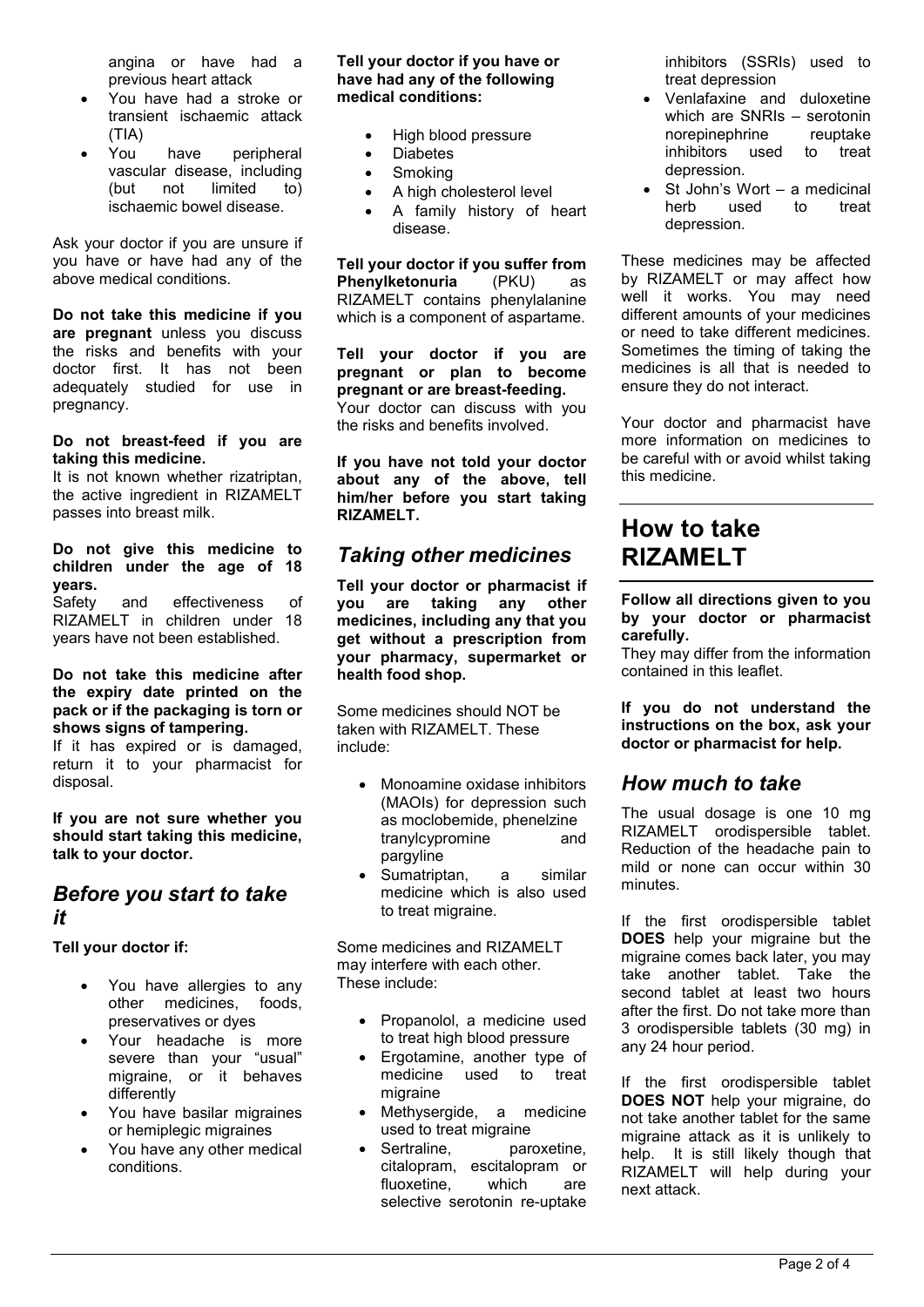You should **NOT** take the 10 mg RIZAMELT orodispersible tablet whilst you are taking propranolol.

### *How to take RIZAMELT*

**RIZAMELT orodispersible tablets are packaged in blister packs. Do not remove the tablet from the blister pack until just prior to dosing.**

With clean, dry hands, peel the blister pack open as indicated on the pack and place the orodispersible tablet on the tongue. It will dissolve on the tongue in the mouth and be swallowed with the saliva. It is not necessary to take RIZAMELT orodispersible tablets with liquid.



It does not matter if you take RIZAMELT with or without food.

### *If you take too much (overdose)*

**Immediately telephone your doctor or the National Poisons Information Centre (0800 POISON or 0800 764 766) for advice, or go to Accident and Emergency at the nearest hospital, if you think that you or anyone else may have taken too much RIZAMELT. Do this even if there are no signs of discomfort or poisoning.** You may need urgent medical attention.

Symptoms of an overdose may include sleepiness, dizziness, feeling faint or having a slow heartbeat.

# **While you are using RIZAMELT**

## *Things you must do*

If you are about to be started on any new medicine, remind your doctor

and pharmacist that you are taking RIZAMELT.

Tell any other doctors, dentists, and pharmacists who treat you that you are taking this medicine.

If you are going to have surgery, tell the surgeon or anaesthetist that you are taking this medicine. It may affect other medicines used during surgery.

If you become pregnant while taking this medicine, tell your doctor immediately.

If your headache is more severe than your 'usual' migraine, tell your doctor.

### *Things you must not do*

**Do not give your medicine to anyone else, even if they have the same condition as you.**

## *Things to be careful of*

**Be careful driving or operating machinery until you know how RIZAMELT affects you.**

This medicine may cause dizziness, light-headedness, drowsiness, in some people. If you have any of these symptoms, do not drive, operate machinery or do anything else that could be dangerous.

If you drink alcohol, sleepiness, dizziness or light-headedness may be worse when you take RIZAMELT.

# **Side effects**

**Tell your doctor or pharmacist as soon as possible if you do not feel well while you are taking RIZAMELT.**

This medicine helps most people with migraine headaches but it may have unwanted side effects in some people. All medicines can have side effects. Sometimes they are serious, most of the time they are not. You may need medical attention if you get some of the side effects.

**Do not be alarmed by the following lists of side effects. You may not experience any of them.**

#### **Tell your doctor if you have any of the following side effects and they worry you:**

Difficulty working because of:

- sleepiness, tiredness
- dizziness
- nervousness
- agitation
- inability to sleep (insomnia)
- decreased mental sharpness
- hallucinations (seeing or hearing things that are not there).

#### Stomach and bowel problems:

- nausea and vomiting
- stomach upset or pain
- diarrhoea.

Changes to your sight or taste:

- dry mouth
- thirst
- bad taste
- blurred vision.

Skin problems:

- hot flushes or sweating
- redness or flushing of face
- skin rash, itching.

Other side effects:

- muscle weakness
- muscle pain
- tingling or numbness of the hands or feet
- tremor, unsteadiness when walking
- spinning sensation (vertigo)
- heaviness or tightness on parts of the body
- very high temperature
- increased reflexes or lack of coordination
- fast, slow or irregular heartbeats or palpitations
- neck or face pain.

**Tell your doctor immediately or go to accident and emergency at your nearest hospital if you experience any of the following:**

- fainting, coma
- itchy rash or swelling/hives on the skin
- swelling of the face, lips, tongue or throat
- difficulty in breathing or swallowing
- shortness of breath or wheezing
- chest pain or tightness